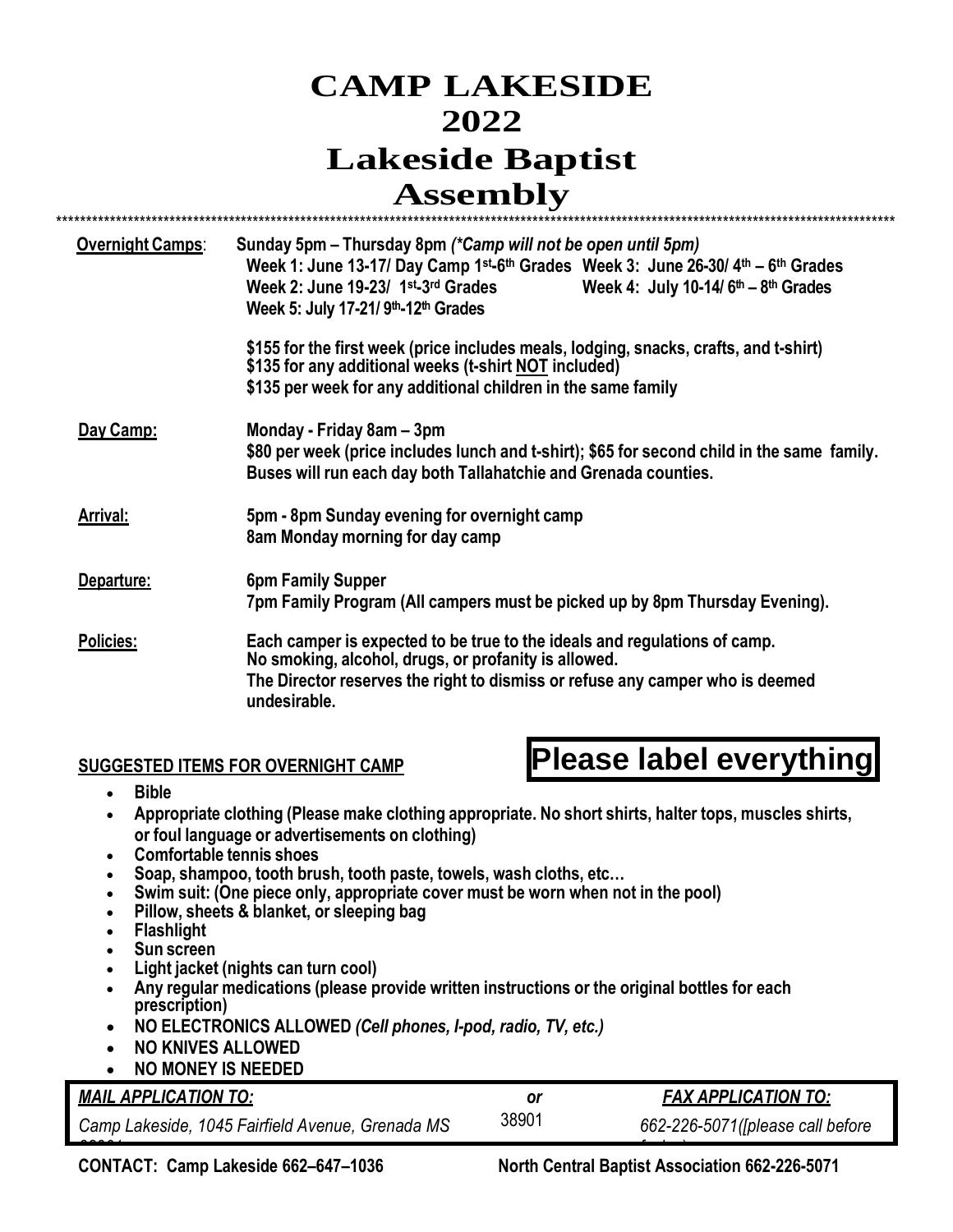2022 Camper Registration Packet

#### *PLEASE PRINT OR TYPE WHEN COMPLETING THIS APPLICATION!*

|                         | Age: _____________ Birthday: ___________________ Grade Completed: _________                                                                                                                                                              |                                   |                                                                                                                                                                                                                      |
|-------------------------|------------------------------------------------------------------------------------------------------------------------------------------------------------------------------------------------------------------------------------------|-----------------------------------|----------------------------------------------------------------------------------------------------------------------------------------------------------------------------------------------------------------------|
|                         | T-shirt size: (Adult or Youth) ________                                                                                                                                                                                                  |                                   |                                                                                                                                                                                                                      |
|                         |                                                                                                                                                                                                                                          |                                   |                                                                                                                                                                                                                      |
|                         |                                                                                                                                                                                                                                          |                                   |                                                                                                                                                                                                                      |
|                         |                                                                                                                                                                                                                                          |                                   |                                                                                                                                                                                                                      |
|                         | Day Time Telephone #: Letter Management Communication Communication Communication Communication Communication                                                                                                                            |                                   |                                                                                                                                                                                                                      |
|                         |                                                                                                                                                                                                                                          |                                   |                                                                                                                                                                                                                      |
|                         | Church Name: <u>Name: Address:</u> Address: <u>Address:</u> Address: Address: Address: Address: Address: Address: Address: Address: Address: Address: Address: Address: Address: Address: Address: Address: Address: Address: Address: A |                                   |                                                                                                                                                                                                                      |
|                         | Pastor's Name: Name: Name: Name and American Contract Contract Contract Contract Contract Contract Contract Contract Contract Contract Contract Contract Contract Contract Contract Contract Contract Contract Contract Contra           |                                   |                                                                                                                                                                                                                      |
| $\bullet$               | My child has permission to participate in all camp activities unless stated otherwise here:<br>$\Box$ YES $\Box$ NO Please Explain:                                                                                                      |                                   |                                                                                                                                                                                                                      |
|                         | **My child has permission to be included in photographs and videos taken by camp personnel for use in promoting<br>camp/facilities in brochures, videos, and/or newspapers: $\Box$ YES $\Box$ NO                                         |                                   |                                                                                                                                                                                                                      |
|                         | Camp Dates: (Please check the week(s) your child will be attending)                                                                                                                                                                      |                                   |                                                                                                                                                                                                                      |
|                         | $\Box$ Week 1(Day Camp): June 13-17/ Grades 1-6<br>$\Box$ Week 2(Overnight): June 19-23/ Grades 1-3<br>□ Week 3(Overnight): June 26-30/ Grades 4-6                                                                                       | If Yes: $\Box$ Grenada (Wal-Mart) | $\Box$ Week 4(Overnight): July 10-14/ Grades 6-8<br>$\square$ Week 5(Overnight): July 17-21/ Grades 9-12<br>Day Camp Only: Bus Transportation $\Box$ Yes $\Box$ No<br>$\Box$ Tallahatchie (First Baptist Charleston) |
| <b>Payment Options:</b> |                                                                                                                                                                                                                                          |                                   |                                                                                                                                                                                                                      |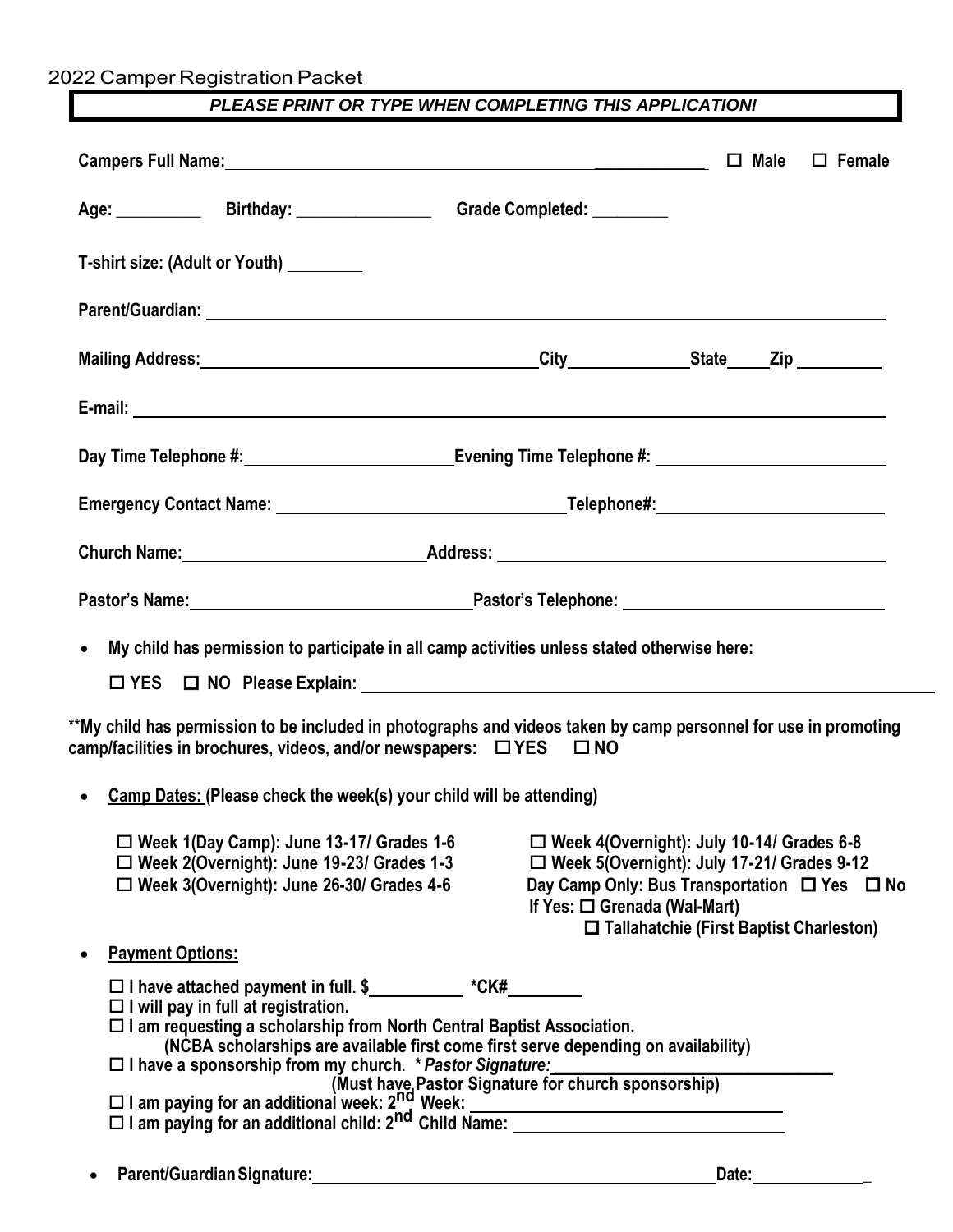## Camper Health Form

#### PLEASE PRINT OR TYPE WHEN COMPLETING THIS FORM!

|                                                                                                                 |                                                                                                                                       | <b>Insurance Information</b>                                                                         |                                                                                                                                                                                                                                                                                        |
|-----------------------------------------------------------------------------------------------------------------|---------------------------------------------------------------------------------------------------------------------------------------|------------------------------------------------------------------------------------------------------|----------------------------------------------------------------------------------------------------------------------------------------------------------------------------------------------------------------------------------------------------------------------------------------|
| Name and address of personal insurance company or organization providing benefits or services:                  |                                                                                                                                       |                                                                                                      |                                                                                                                                                                                                                                                                                        |
|                                                                                                                 |                                                                                                                                       |                                                                                                      |                                                                                                                                                                                                                                                                                        |
|                                                                                                                 |                                                                                                                                       |                                                                                                      |                                                                                                                                                                                                                                                                                        |
|                                                                                                                 |                                                                                                                                       |                                                                                                      |                                                                                                                                                                                                                                                                                        |
|                                                                                                                 |                                                                                                                                       |                                                                                                      |                                                                                                                                                                                                                                                                                        |
|                                                                                                                 |                                                                                                                                       |                                                                                                      | Name of member of household through whom benefits/services are available: __________________________                                                                                                                                                                                   |
|                                                                                                                 |                                                                                                                                       |                                                                                                      |                                                                                                                                                                                                                                                                                        |
|                                                                                                                 |                                                                                                                                       |                                                                                                      |                                                                                                                                                                                                                                                                                        |
| Date of child's last tetanus or booster:<br>Tetanus immunization should be current before a child attends camp. |                                                                                                                                       |                                                                                                      |                                                                                                                                                                                                                                                                                        |
|                                                                                                                 | Is camper bringing any medication to camp? $\Box$ Yes<br>(If yes, the "Medicine Release Form" portion of this form must be completed) |                                                                                                      | $\square$ No                                                                                                                                                                                                                                                                           |
| $\bullet$                                                                                                       |                                                                                                                                       | All Medication should be in the original container.<br>child. The Camp Nurse keeps supplies on hand. | Medication not provided in the original container cannot be administered at camp.<br>All medication should be given to the Camp Nurse or Camp Director at the time of registration.<br>Please do NOT send first aid supplies: (aspirin, Tylenol, cold remedies, etc) to camp with your |
|                                                                                                                 |                                                                                                                                       |                                                                                                      | Please indicate any special needs of which the camp staff should be aware (i.e. sleepwalking, bedwetting, other illnesses, etc.):                                                                                                                                                      |
|                                                                                                                 |                                                                                                                                       |                                                                                                      |                                                                                                                                                                                                                                                                                        |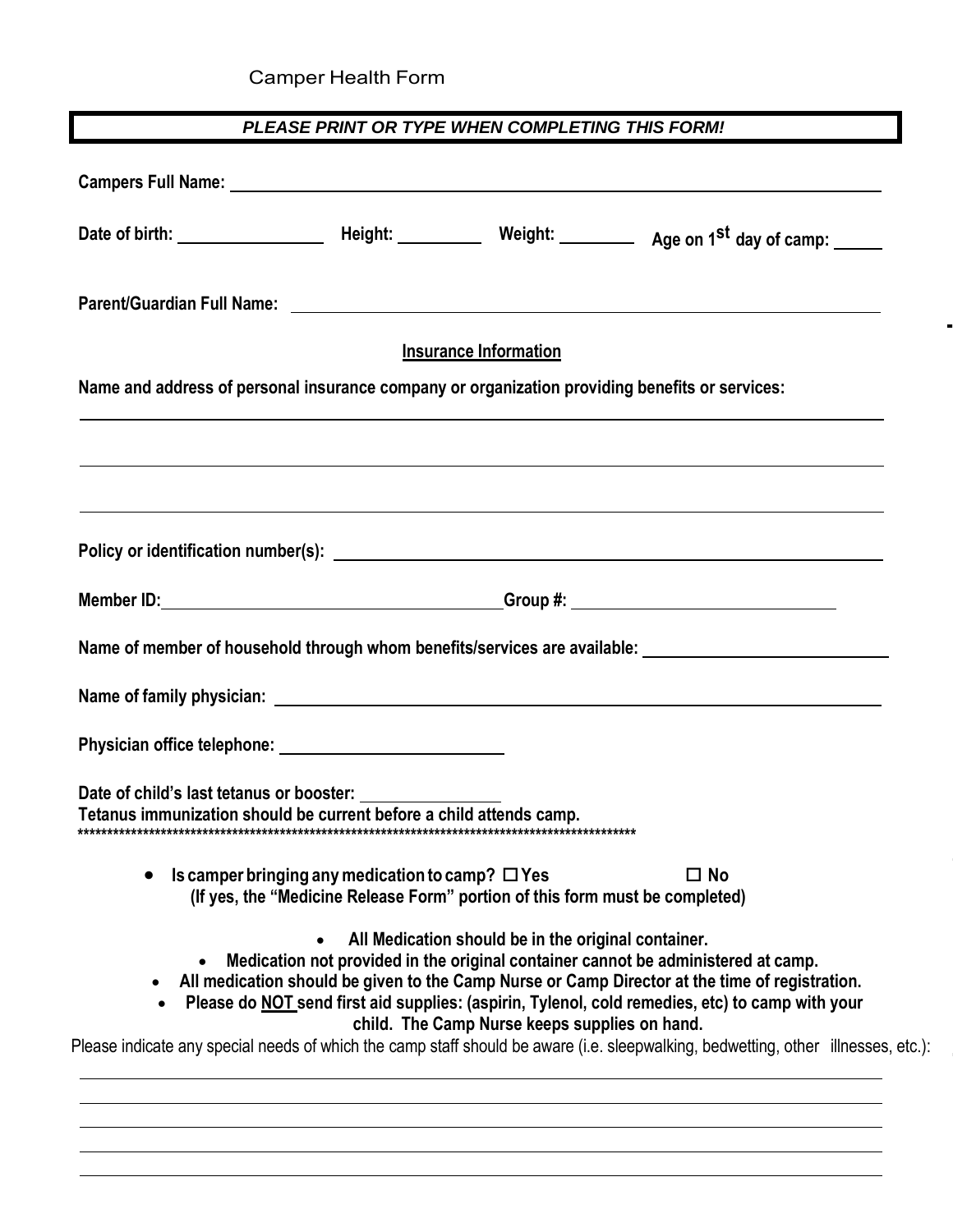• **Please check "yes" or "no" to each of the following and give a brief explanation of each "yes" answer.**

| <b>MEDICAL CONDITION</b>     | <b>YES</b> | <b>NO</b> | <b>EXPLANATION [please print]</b> |
|------------------------------|------------|-----------|-----------------------------------|
| 1. Allergic to poison ivy    |            |           |                                   |
| 2. Allergic to dairy         |            |           |                                   |
| 3. Allergic to eggs          |            |           |                                   |
| 4. Allergic to penicillin    |            |           |                                   |
| 5. Allergic to insect stings |            |           |                                   |
| 6. Allergic to peanuts       |            |           |                                   |
| 7. Allergic to Tylenol       |            |           |                                   |
| 8. Allergic to Ibuprofen     |            |           |                                   |
| 9. Allergic to Benadryl      |            |           |                                   |
| 10. Ear infections           |            |           |                                   |
|                              |            |           |                                   |
| 11. Diabetes                 |            |           |                                   |
| 12. Heart condition          |            |           |                                   |
| 13. Seizures                 |            |           |                                   |
| 14. Asthma                   |            |           |                                   |
| 15. Other [please explain]   |            |           |                                   |

### **Authorization**

**This health history is correct to the best of my knowledge and the person herein described has permission to engage in all prescribed activities of Camp Lakeside except as noted. I hereby give permission for Camp Lakeside to provide routine health care, administer prescribed medications, and seek emergency medical treatment. In the event I cannot be reach in an emergency, I hereby give permission to the physician selected by the Camp Nurse or Camp Director to hospitalize, secure proper treatment for, and to order injection(s), anesthesia, or surgery for my child as named above.**

Parent/Guardian Signature: **Date: Date: Date: Date: Date: Date: Date: Date: Date: Date: Date: Date: Date: Date: Date: Date: Date: Date: Date: Date: Date: Date: Date: Date: Da**